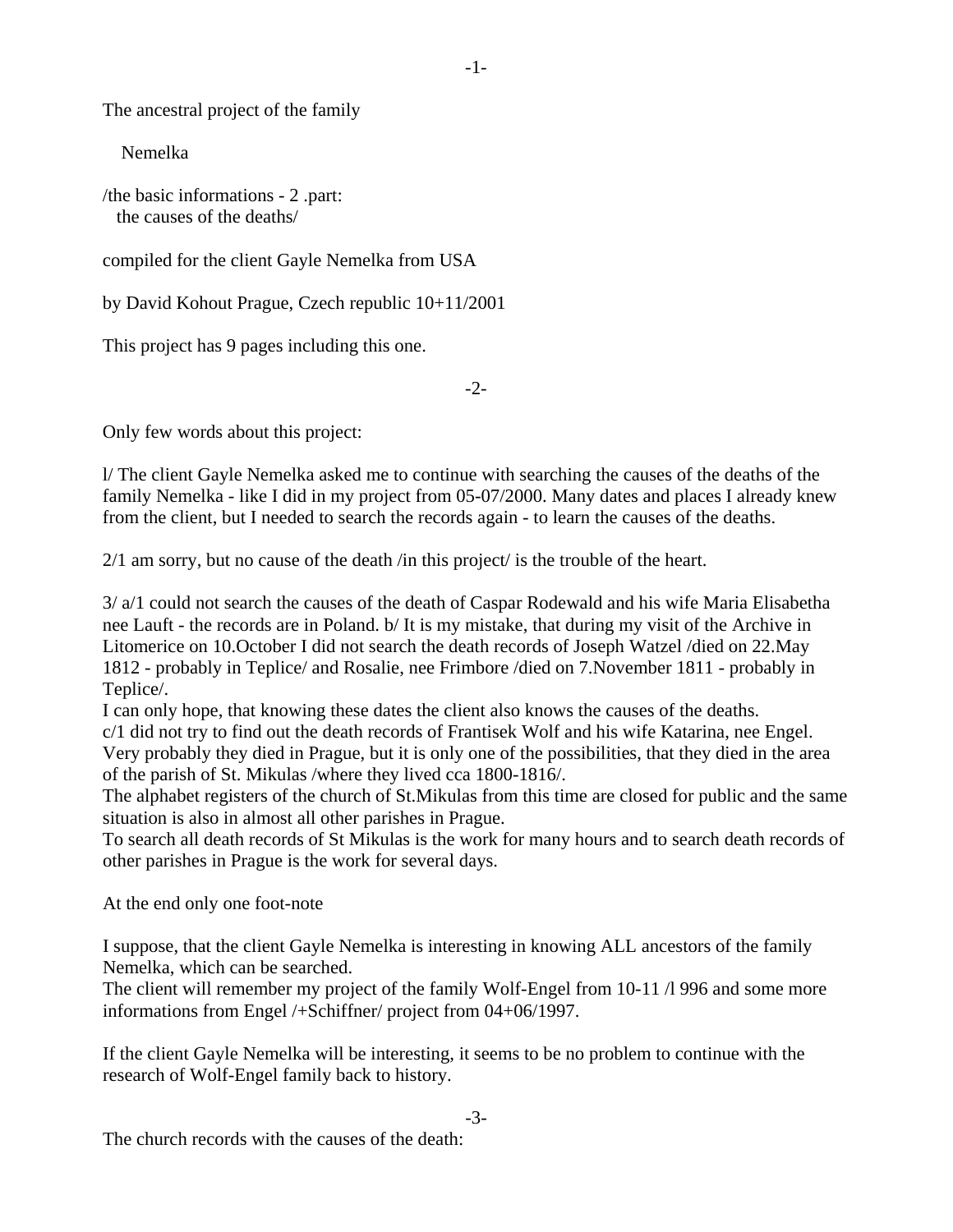The record No. 10: searching the cause of the death of Pauline Kostecka, nee Schiffner - which died on 3.rd July or September 1862 in Tesin, Silesia.

The town Tesin isjust on the border between Poland and north-eastern part of the Czech republic. Because this area is very far for me, I asked the help of my friend-researcher, which lives in Opava, quite close to Tesin.

But the result of his work was negative:

After WW l.st was town Tesin separated to two parts: 90% with all church records became the part of Poland, the small part became the part of Czech republic.

For tills reason it is not possible to search the death record of Pauline.

The record No. 11: found out on 7. November 2001 in the State district archive in Plzen, in the book No.2 of the parish Vseruby, on the page 95:

" On 2.nd October 1833 died in Vseruby No. 7 Georg Nemelka, the master tailor. He was catholic, male, 65 years old.

The cause of the death: hardening of the liver with consumption-fever /in german; "Leberernhartung mit Zehrfieber "./ The last Sacrament did and buried: W.Kopler, the chaplain . "

The note: the date and the place of the death of Georg Nemelka I already knew from the client Gayle Nemelka - but I searched the record again to know the cause of the death.

The record No. 12: the visit of the State district archive in Pizen on 7.November 2001 - I tried to search the death record of Anna Barbora Nemelkova, nee Horniakova:

We know, that she had the last baby on 2.nd May 1817. I did not find her death record in Vsemby between 2.nd May 1817- 1.1.1870. We do not know, where and when she died.

-4-

The note: on 4.February 1834 was married in Vseruby "Anna, the daughter of+ Georg Nemelka, the master tailor in Vseruhy No. 79, and. of the mother Barbora, neeHorniak,from Vseruby No. 101. " The result: it seems to be sure, that on 4.February 1834 was Anna Barbora still alive.

The record No. 13: found out on 10. October 2001 in the State district archive in Litomerice, in the book No. 162/20 of the parish Teplice, on the page 253:

" On 5.July 1859 at 6.00 o'clock AM died in Teplice No.288 Kaspar Rodewald, originally the municipal master cutter of the clothes, now prebendary in Teplice. He was catholic, male, 82 years old, born in Rawitsch in Praussen  $\prime =$  today in Poland/.

The cause of the death: the old age - weakness.

 /in german: "Altersschwache" . I The last Sacrament did and on 7.July at 9.00 AM buried P.Wenzel Richter, the chaplain. "

The note: the date and place of the death I already knew from Gayle Nemelka but I searched the record again to learn the cause of the death.

The record No. 14: found out on 10.October 2001 in the State district archive in Litometice, in the book No. 162/19 of the parish Teplice, on the page 589: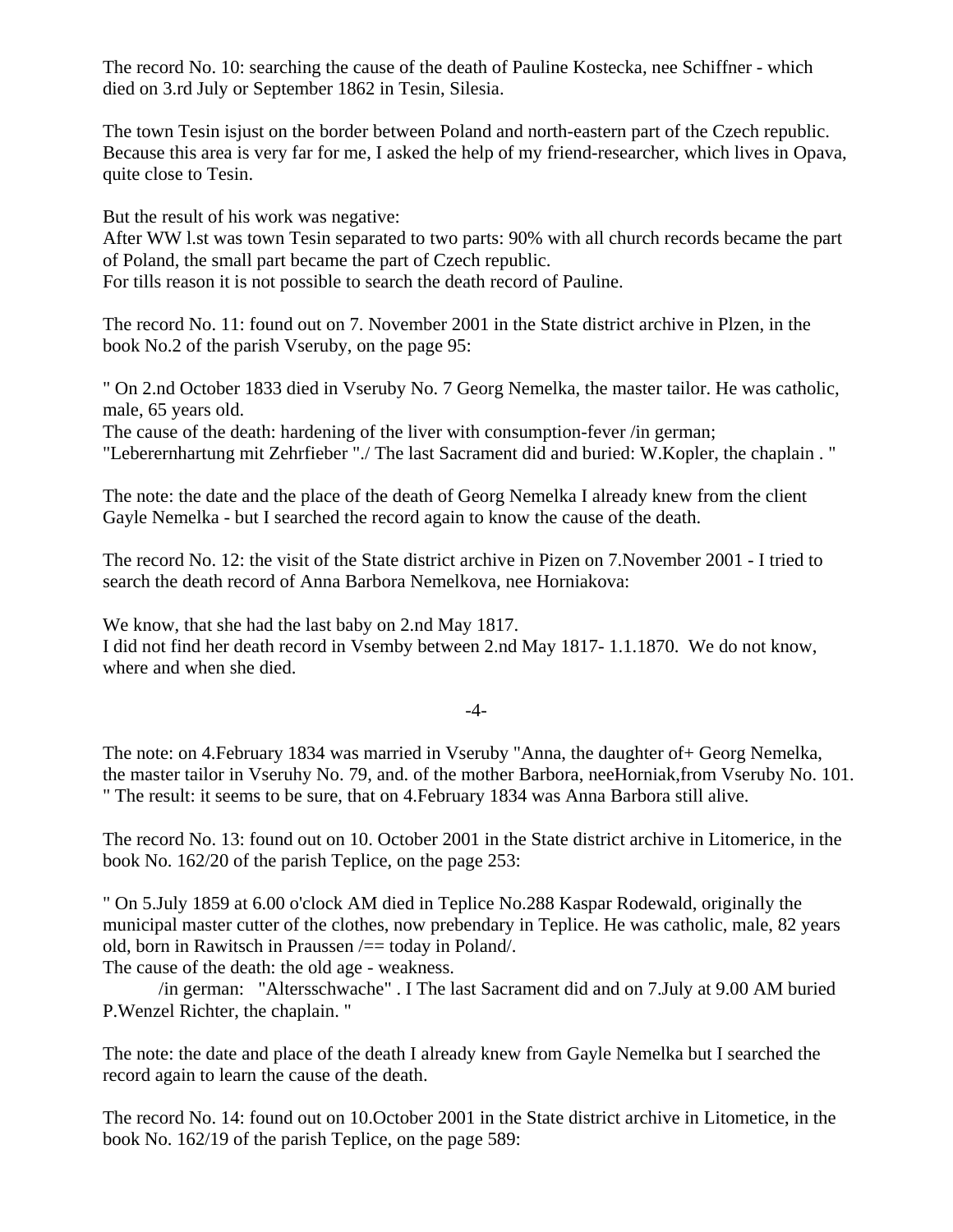" On 3.rd May 1848 died /at 11.30 PM/ in the house No.210 in Teplice Rosalie Rodewald, nee Watzel from Teplice in Bohemia, the wife of Kaspar Rodewald, the master cutter of the clothes and the resident of Teplice. She was catholic, 76 years old, female. The cause of the death: the dropsy.

 /in german: "Wassersucht" 1. The last Sacrament did W.Tobisch, the dean. Buried on 6.May at 9.00 AM Augustin Fritsch, the chaplain . "

The note: the date and the place of the death I already knew from the client Gayle Nemelka - but I searched the record again to learn the cause of the death.

-5-

The record No. 15: searching the cause of the death ofProkop Kostecka, which died on 24.February 1814m Fragile.

The cause of the death ofProkop Kostecka is in the record No. 8 of my "Project Kostecka" from 01- 03/2001.

The cause of the death is - Encephalorrhagia /in German: "Nervenschlag" .1

The record No. 16: searching the cause of the death ofBarbora Kostecka, nee Strach - which died on 17.November 1853 in Prague :

The cause of the death ofBarbora Kostecka, nee Strach, is in the record No.9 of "Project Nemelka basic informations" from 05-07/2000. The cause of the death is - Dropsy - /in German: "Leingenwassersuchte" .1

The record No. 17: found out on 9. October 2001 in the Archive of the Capitol Prague, in the book No.Z9 of the parish St.Mikulas, on the page 349:

" On 16.February 1823 died in the house No.267 in Prague Carl Schiffner, the Officer of bohemian Land-Court, catholic, male, 31 years old.

The cause of the death: - the fever of the nerves - . /in german: "Nervenfleher" . f

lh-e-n.Qt£: the date of the death I knew from the client Gayle Nemelka - but did not know the parish in Prague. I had the success in the parish of St.Mikulas.

The record No. 18: The visits of the Archive of the Capitol Prague on 13. and on 20. November 2001. I tried to search the death record of Anna Schiffner, nee Wolf:

We know, that Anna Wolf was born in the area of the parish of the church of St.Mikulas in Prague and later married from the house No.267 in the same parish. In the same house on 16.2.1823 died her husband Karl Schiffner and I suppose, that in the same house were born all their children. For this reason I searched ONLY the records of the parish of St.Mikulas.

-6-

My first idea was, that Anna married again - she was the widdow with 4 children in the age of 23 years!

But I did not find her wedding record in the parish of St.Mikulas between February 1823 - December 1840.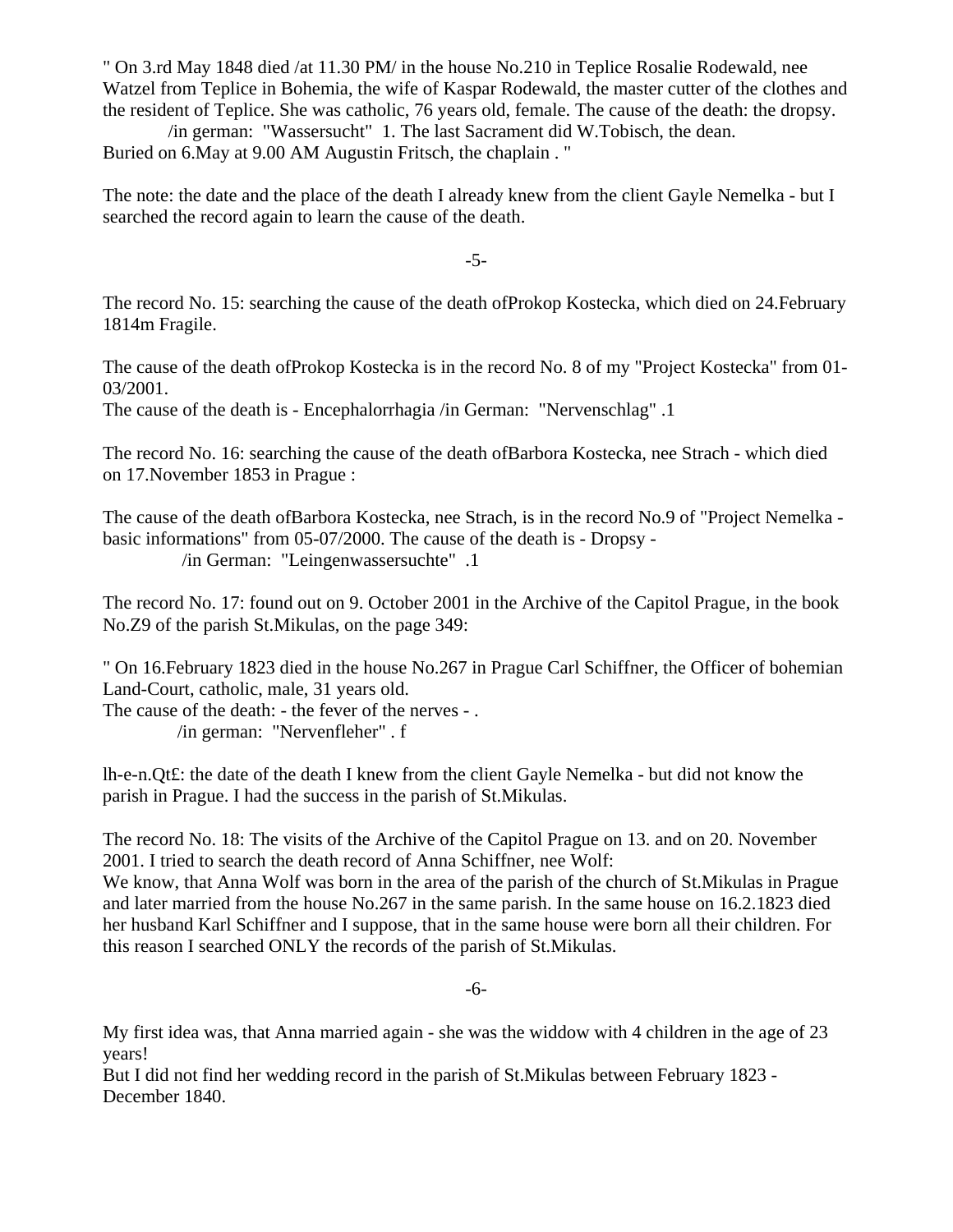I did not find the death record of Anna between 1856-1876 in the parish of St.Mikulas. I did not search the records before 1856, because these records do not have the alphabet registers and to search the records in the books of deaths is the work for many hours....

The record No. 19: found out on 7 .November 2001 in the State district archive in Pizen, in the book No. 13 of the parish Vseruby, on the page 9:

" On 11 .March 1800 died in Kokofov No. 24 Josef Nemelka, catholic, male, 69 years old. The reason of the death: the difficulties with the chest /=bosom/. /in original german language "Brust-Beschwereis''l

The record No.20: the visit of the State district archive in Pizeft on 7.November 2001. I tried to search the death record ofTerezie Nemelkova, n6e Ottova: We know, that Terezie had the last baby in Kokorov on 6.February 1783. We know also, that Josef - the husband of Terezie -died in Kokorov on 11.March 1800.

I did not find the death record ofTerezie Nemelkova between the records of the village Kokorov between 6.February 1783 - 1843 . It seems to be quite sure, that after the death of her husband Josef Terezie moved to any unknown place.

The record No. 21: found out on 7.November 2001 in the State district archive in Pizen, in the book No. 2 of the parish Vseruby, on the page 33: " On 29.March 1804 died in Vseruby No. 101 Dominicus Horniak, the shoemaker. He was catholic, male, 54 years old.

The reason of the death: on the way home he had an apoplectic stroke /in german: "Am Wege nach Haus vom Schlaggetaussen"./ The note: the date and the place of the death I already knew from the client Gayle Nemelka - but I searched the record again to know the reason of the death.

-7-

The record No. 22: found out on 7 .November 2001 in the State district archive in Plzen in the book No.2 of the parish Vseruby, on the page 48:

" On 17. April 1812 died in Vseruby No. 129 the widow Rosalie Horniakova, catholic, female, 68 years old.

The reason of the death: the dropsy of the chest  $\ell$ =bossom $\ell$ .

 /in german: "An der Brustwassersucht" . I The last Sacrament did and buried: Wenzl Prinz, the chaplain . "

The note: the date and the place ofthe death I already knew from the client Gayle Nemelka - but I searched the record again to know the reason ofthe death

The record NCL23: searching the cause of the death ofVaclav Kostecka, which died on 12.2.1795 in Stetkovice.

The reason of the death ofVaclav Kostecka we know from the record No.4 of my project "Kostecka" from 01-03/2001.

The reason of the death was "the pulmonary tuberculosis".

The record No.24: found out on 10.October 2001 in the State district archive in Litomerice, in the book No. 170/14 of the parish Trebenice, on the page 132:

" On 3.rd June 1823 died in Trebnitz No.70 Anna Kostecky, the widow of deceased master-brewer. She was catholic, female, 91 years old. The reason of the death: turned black for old age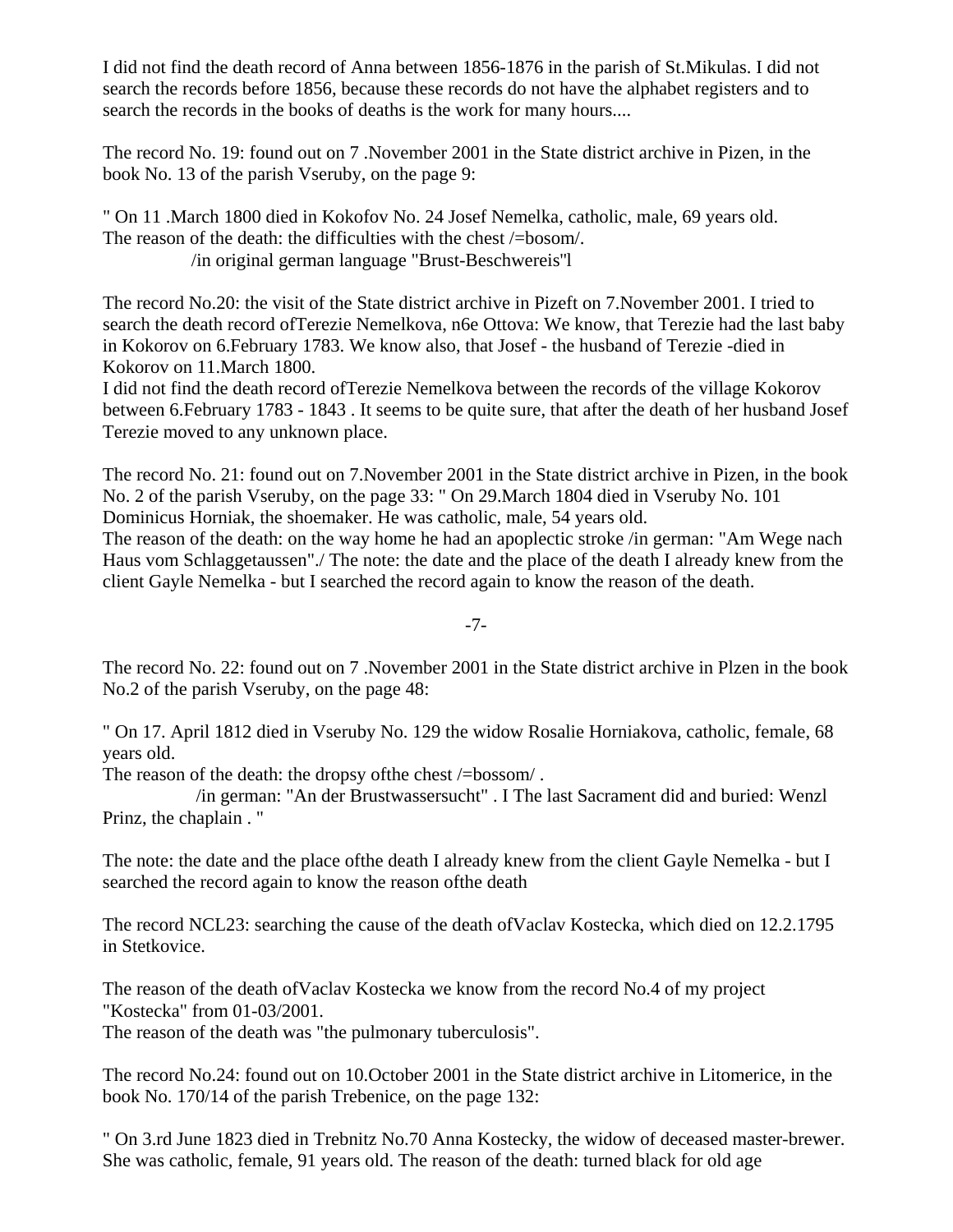/in german language: "Altersschwartze" . I The last Sacrament did: Antonin Konopka, the chaplain . Buried: on 5.June 1823 Josef Vesely, the vicar . "

-8-

The record No. 25 : searching the reason of the death of Karl Schiffner, which died on 3.rd October 1816m Prague.

The reason of his death we know from the record No.4 of my "Engel-Schiffner project" from 04- 06/1997.

The reason of the death was: "wither away". /ingerman: "an Ahzehrung". I

The record No.26: searching the reason of the death of Josefa Schiffner, nee Franz - which died on 5 .April 1817in Prague.

The reason of her death we know from the record No. 5 of my "Engel-Schiffner project" from 04- 06/1997.

The reason of the death was: "the paralysis of the nerves" .

The end ofthe records.